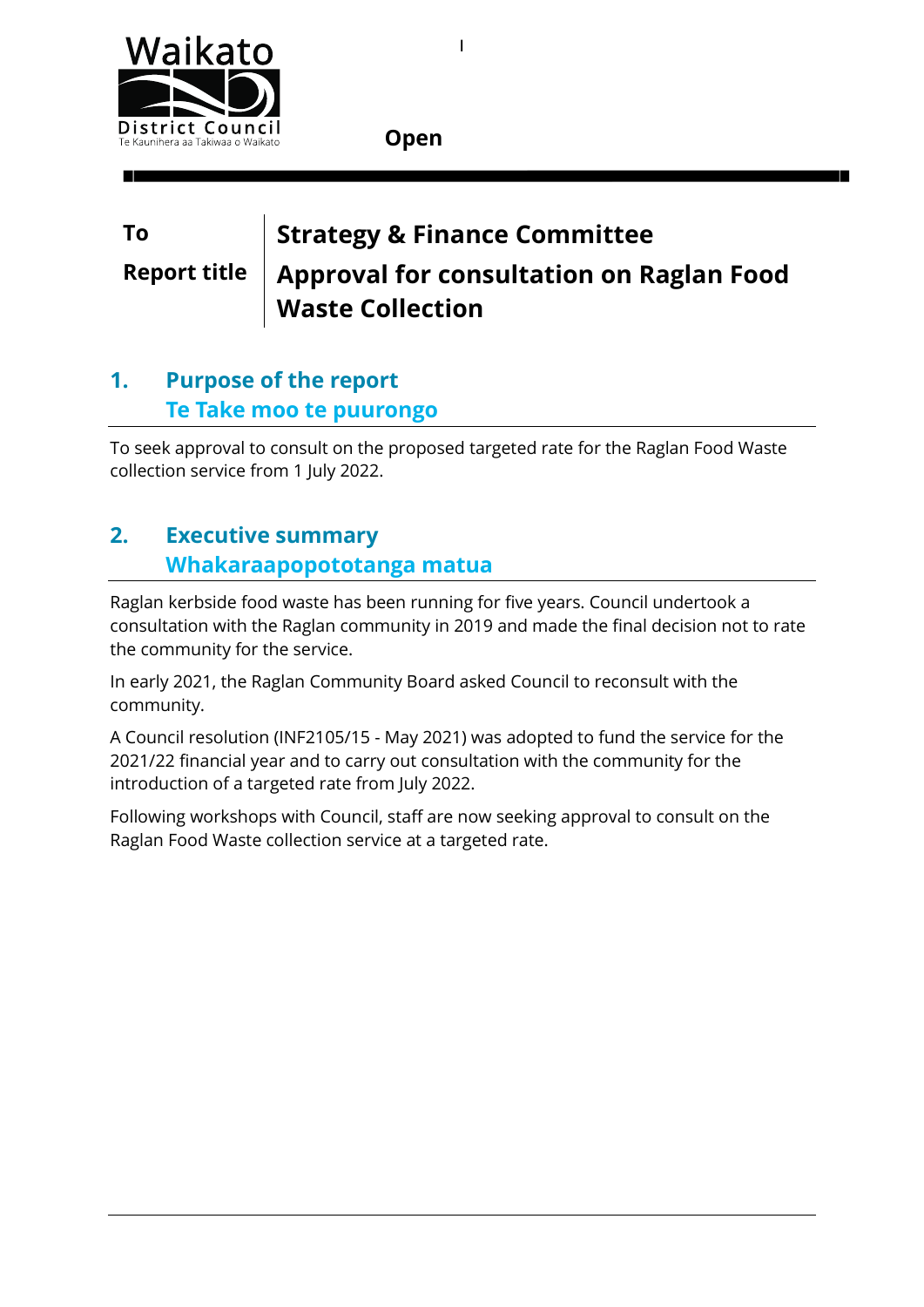### **3. Staff recommendations Tuutohu-aa-kaimahi**

#### **THAT the Strategy & Finance Committee:**

- **1. receive the report "Approval for consultation on Raglan Food Waste Collection", and;**
- **2. approve the proposed targeted rate for the Raglan Food Waste collection service for consultation under section 83 of the Local Government Act 2002.**

### **4. Background Koorero whaimaarama**

In August 2017, the Raglan kerbside food waste service was rolled out and was funded by Council until June 2019.

In April 2019 Council consulted with the Raglan community. Following the consultation, Council made the decision to not continue the service as a Council rate-funded collection.

Following this decision, Xtreme Zero Waste continued to run the service, through a combination of fundraising via Give a Little, donations, and funding applications to cover the operational cost.

Following this period, Xtreme Zero Waste were unable to continue to fund the collection after June 2021, due to having exhausted funding avenues and goodwill.

In early 2021, the Raglan Community Board approached Council requesting the Raglan community be reconsulted with on a targeted rate to continue the service from July 2021. As the Raglan community were consulted with only two years prior, the decision was made to not consult through the Long-Term Plan 2021-31 (LTP), however, a resolution (INF2105/15 - 17 May 2021) was made for the Council to fund the service for the 2021/22 financial year via its Waste Minimisation Fund and carry out consultation with the community in preparation for a decision for the 2022/23 financial year.

Two Council workshops were held in December 2021 and February 2022 to seek guidance on the appetite for consultation and possible options for part-funding the service and to discuss the consultation questions, the targeted rate amount that will be consulted on and key communications messaging.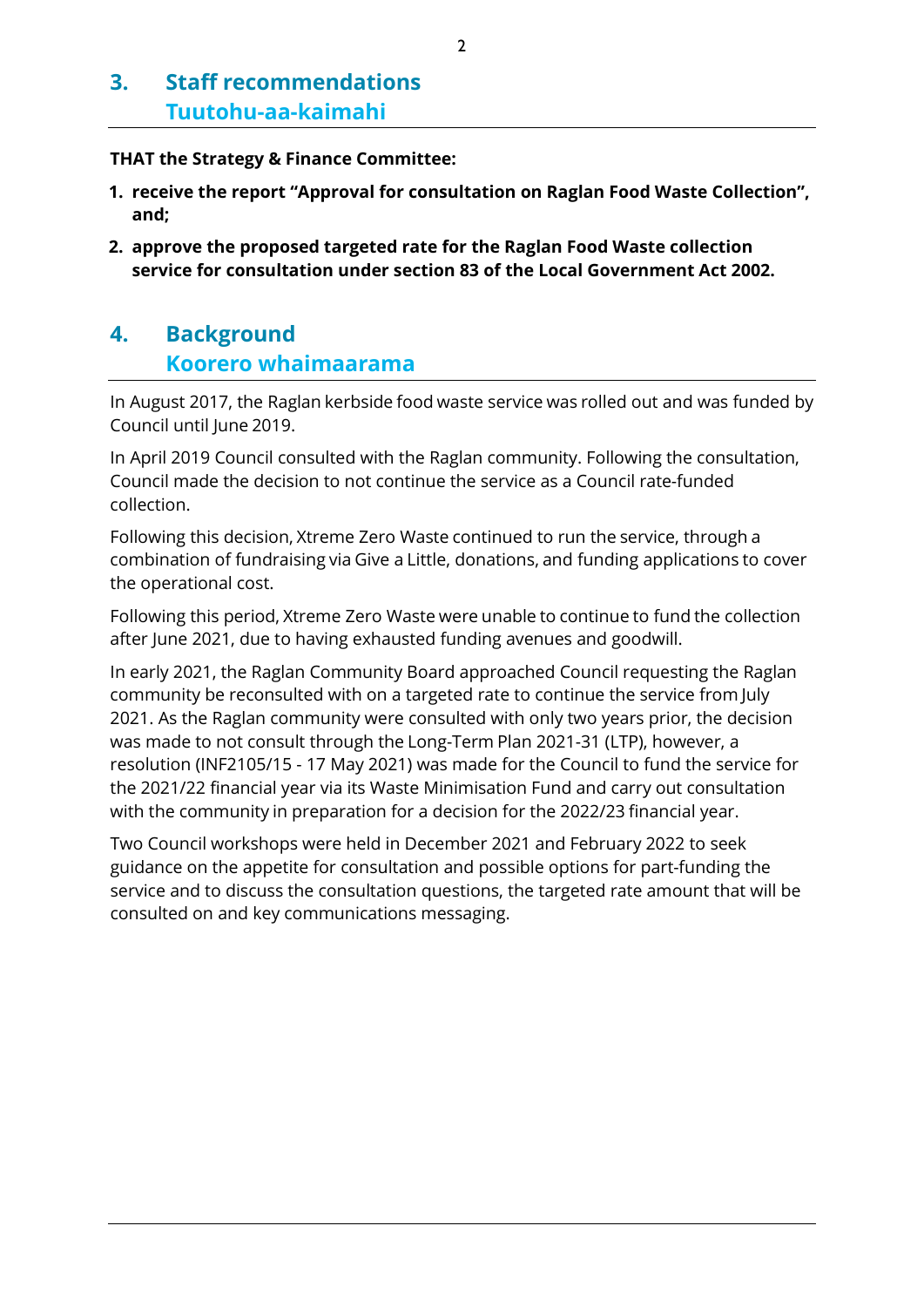### **5. Discussion and analysis Taataritanga me ngaa tohutohu**

- NZ Government has committed to cut methane emissions by 30% by 2030 and net emissions 50% by 2030.
- Organic waste to landfill produces methane gas, a far stronger greenhouse gas than carbon dioxide.
- WDC's Climate Action Plan aligns with delivery on these targets.
- LGNZ Local Government Position Statement on Climate Change- Actions to reduce emissions (mitigation): Planning and actions at the national and local level to support public safety and effective adaptation; and limiting or removing pressure on systems affected by climate change. WDC has signed this.

#### <span id="page-2-0"></span>**5.1 Options**

**Ngaa koowhiringa**

Staff have assessed that there are two reasonable and viable options for the Committee to consider.

**Option 1** – Approve the Raglan Food Waste collection proposal for consultation.

**Option 2** – Decline the proposed Raglan Food Waste collection for consultation.

Staff recommend option 1 to support the Waste Management and Minimisation Plan and Climate Action Plan.

#### **5.2 Financial considerations**

**Whaiwhakaaro puutea**

Service (if introduced) to be funded by a targeted rate of \$72.90 PA.

This does not include the purchase and supply of caddies and kerbside bins for new users. Council will give consideration to the use of the Waste Minimisation Reserve Fund for this purpose depending on the outcome of the consultation.

#### <span id="page-2-2"></span>**5.3 Legal considerations**

#### <span id="page-2-1"></span>**Whaiwhakaaro-aa-ture**

Staff confirm that the staff recommendation/the preferred option complies with the Council's legal and policy requirements. Strategy and policy considerations The report and recommendations are consistent with the Council's policies, plans and prior decisions.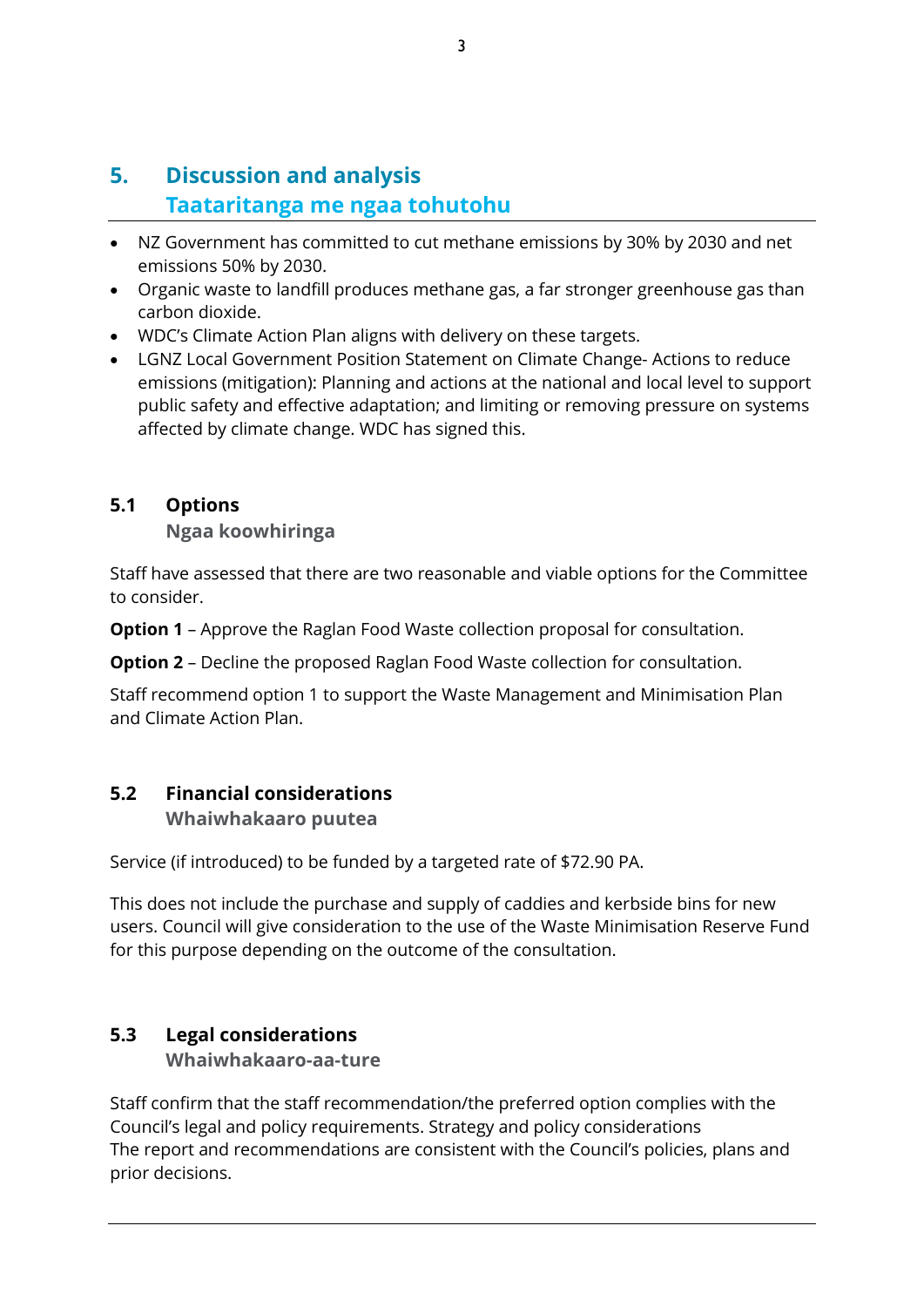#### <span id="page-3-2"></span>**5.4 Maaori and cultural considerations Whaiwhakaaro Maaori me oona tikanga**

Consistent with the objectives of Para Kore to take a leading role in working towards zero waste.

#### **5.5 Climate response and resilience considerations Whaiwhakaaro-aa-taiao**

The decisions sought by, and matters covered in, this report are consistent with the Council's [Climate Action Plan.](https://www.waikatodistrict.govt.nz/your-council/plans-policies-and-bylaws/plans/climate-action-plan) This project and consultations falls under action reference #2080 under the Climate Action Plan.

#### **5.6 Risks**

**Tuuraru**

The community does not support the targeted rate and the current service will discontinue from July 2022.

### **6. Significance and engagement assessment Aromatawai paahekoheko**

#### <span id="page-3-0"></span>**6.1 Significance**

**Te Hiranga**

The decisions and matters of this report are assessed as of moderate significance, in accordance with the Council's [Significance and Engagement Policy.](https://wdcsitefinity.blob.core.windows.net/sitefinity-storage/docs/default-source/your-council/plans-policies-and-bylaws/policies/significance-and-engagement-policy.pdf?sfvrsn=bbc8b9c9_18)

- There is a legal requirement to engage with the community.
- The degree to which the issue has a financial impact on Council or the rating levels (both targeted and general) of its communities.
- The proposal or decision will affect a large portion of the community. The Raglan township residents that receive kerbside waste and recycling collections
- The likely impact on present and future interests of the community, recognising Maaori Tikanga (culture values) and their relationship to land and water.
- The proposal affects the level of service of a significant activity.
- The community interest is likely to be high.
- The likely consequences are controversial.

#### <span id="page-3-1"></span>**6.2 Engagement**

**Te Whakatuutakitaki**

#### **6.2.1 Communications**

The tone of the communications material to go out to the public makes it clear that the Council has a supportive position on the Food Waste Collection Service in Raglan.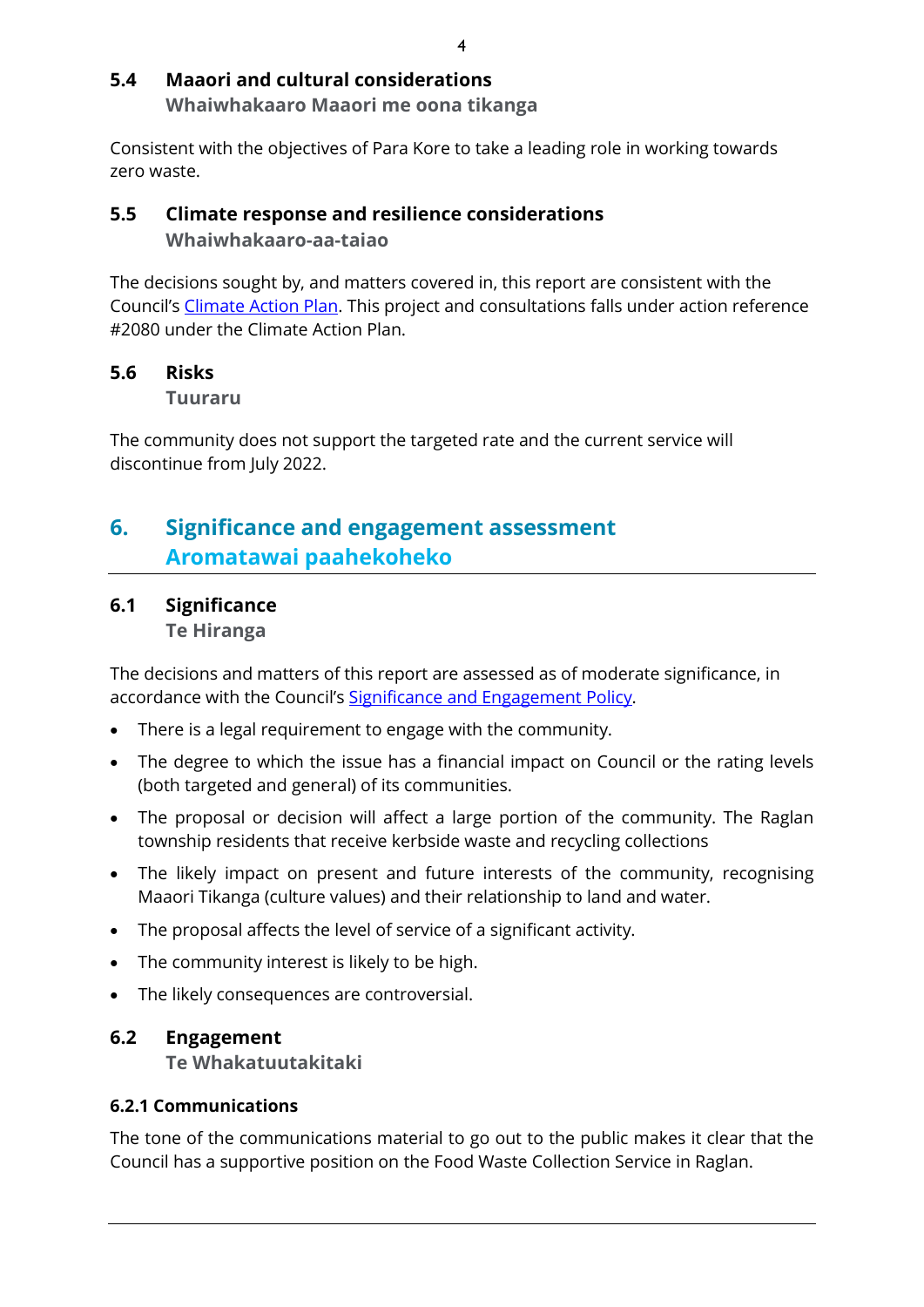It does this for the following reasons:

- Food waste collection is a relatively easy and effective initiative that people can participate in for climate change action. Considering the fact that Council has formed a Climate Action Group and recently appointed a Climate Action Senior Advisor, it seemed prudent to make Council's position on this clear to support those initiatives.
- The recently consulted on NZl Waste Strategy and the Emissions Reduction Plan make it clear that the percentage of household diversion away from landfill will not happen without a food waste service.
- By taking more of a promotional and educational approach of focusing on the benefits of the service it is hoped that it will support people in submitting on the consultation and then use the service.
- Quality submissions from meaningful engagement will then support Council in making their decision.
- The communications need to balance the benefits of the service against the cost to the ratepayer. This will be the key messaging across the communications collateral.

#### Key messages

Below are the key messages staff and stakeholders will use for consultation and communications:

- For the food waste collection to continue in Raglan, a targeted rate is required to fund the service.
- The continuation of the food waste collection service needs to be consulted on as it is proposing an introduction of a new targeted rate to the Raglan community.
- This service was consulted on previously only three years ago (March 2019). After 60% or respondents indicated they were not willing to pay a targeted rate of \$79, Council decided to stop supporting the service.
- As well as the fact that the service will not be able to continue without a targeted rate, Council is going out to consult again for the following reasons:
	- o The Raglan Community Board requested we do so.
	- o A lot has changed in the waste industry since then, including a national standardisation of kerbside waste collection being worked on by the Government which is scheduled to include food waste.
	- o Costs of sending rubbish to landfill have risen considerably and will continue to do so, increasing benefits of landfill diversion.
	- o In Waikato District Council's Waste Management and Minimisation Plan, food waste collections are identified to ensure waste diversion targets are reached. This plan is a formal document that was consulted on and supported by the community.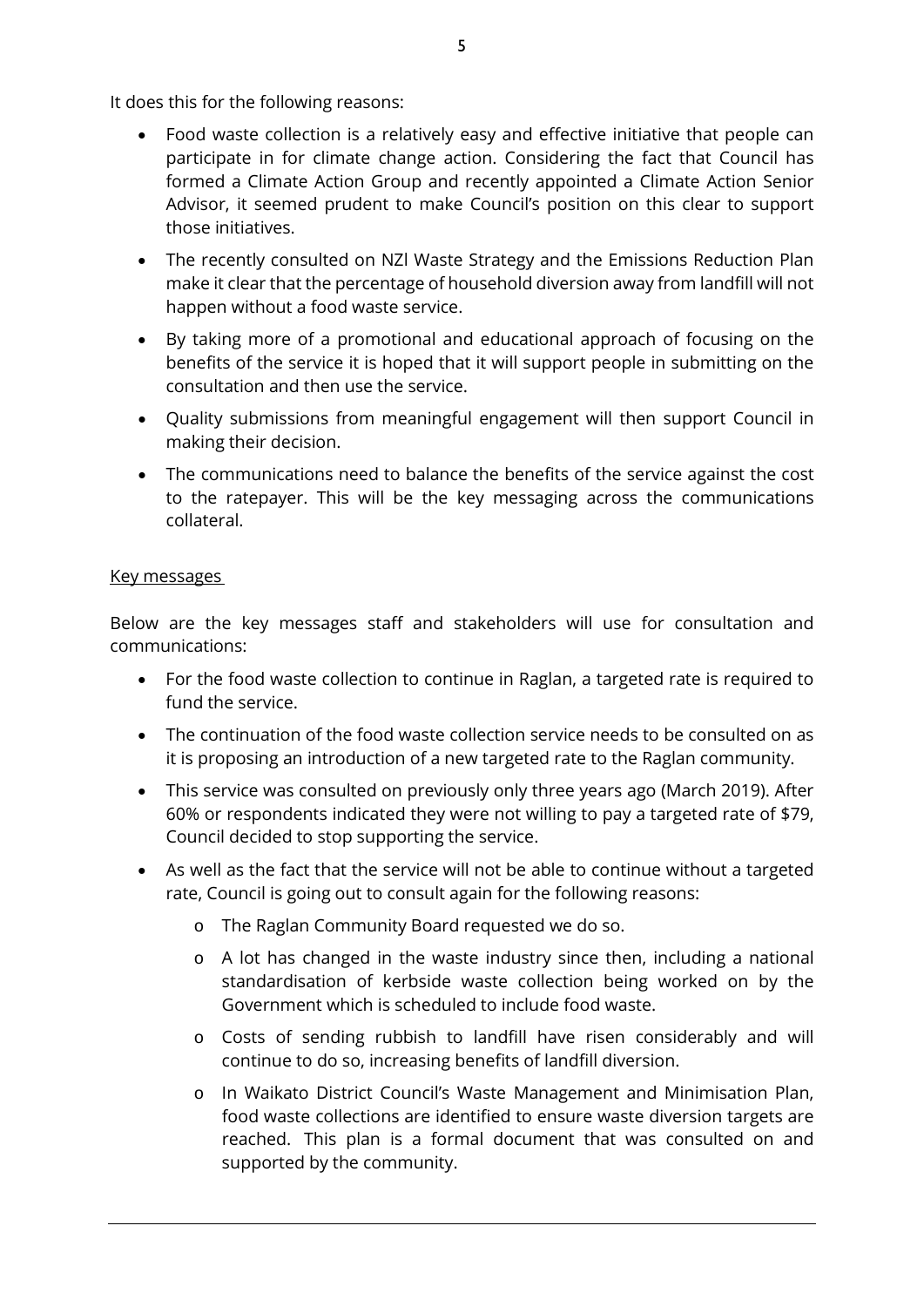- The Raglan community will be presented with the key question 'do you support this weekly food waste service to continue at a yearly cost of \$72.90 as a targeted rate?' Each submitter will have the option to answer yes or no.
- Waste to landfill continues to increase putting New Zealand in the top ten worst per capita for waste generation.



- Food waste collection services are recognised as part of the nationally standardised kerbside waste collection in New Zealand that is being worked on by the government and an increasing number of city and district councils around the country have already implemented kerbside food waste collections.
- The government have confirmed a sixfold increase in the waste levy (for Landfills) over the next four years until 2026, when it will be reviewed and is likely to increase in line with other countries. This, combined with increasing transport costs, means the cost of sending waste to landfill will continue to rise each year.
- The new strategy developed by the government proposes a 60-70% reduction of household waste to landfill.

#### Our targets for 2030



- The kerbside service has diverted 614 tonnes of food waste from households in Raglan in the first four years of operation.
- Food waste in landfill generates leachate which can pose an ongoing and longterm management issue in landfills as it is both toxic and can pollute groundwater and waterways.
- Landfills also produce greenhouse gas emissions, methane and carbon dioxide which contribute to global warming/climate change.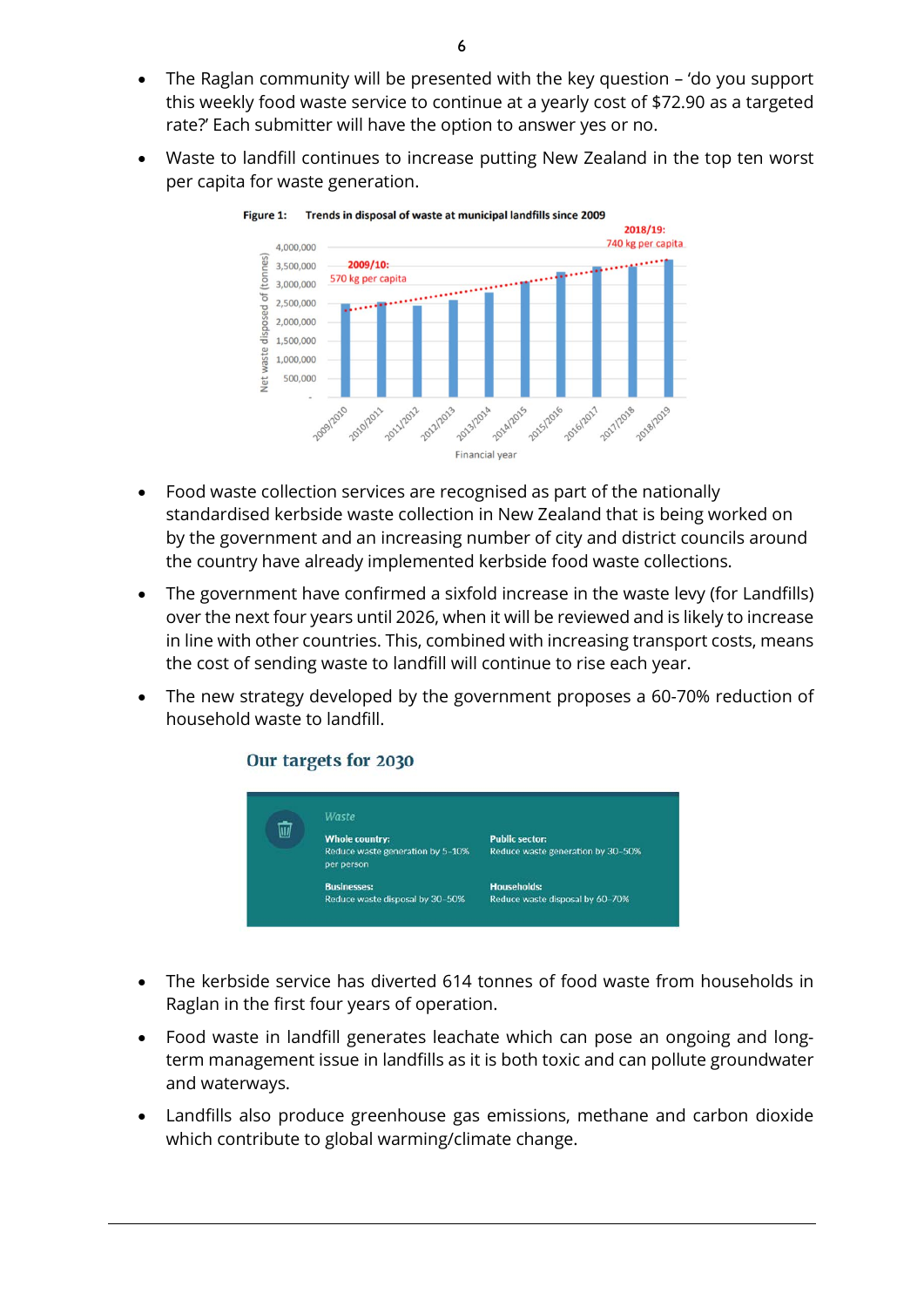• Food waste collections are included in the Waikato District Council's Waste Minimisation Plan which is a formal, publicly consulted on Plan that guides Council's future waste minimisation.  

Other benefits of a food waste collection service are numerous, and they include:  

- The community has access to high quality, affordable, local compost all year round, which boosts people's ability to have vegetable gardens creating healthy food, reducing dependency on external supply chains, and creates more local food resilience.
- It is complementary to those who compost at home. With the kerbside service being available to all households people can use the service for material they cannot put in their own composts or worm farms, when they have more food waste than they can handle or if other diversion stops e.g. feeding scraps to chickens.
- The local kerbside collection diverts organic waste from landfill and out of rubbish bags, which enables households to fill their rubbish bags more efficiently and not have to put them out as often as the bags don't smell.
- Circular economy: the food waste collection and local processing creates multiple benefits - local jobs and a great high-end quality compost local product which is currently all sold locally. 730 cubic metres of Superfood compost has been produced in the last 4 years and a further 200 cubes of Carbon Compost per year produced from Greenwaste processing enabled by this circular economy model. Another bonus of this model as it has enabled XZW to innovate and it is now able to compost about 90% of all noxious plants (including a large volume from WDC reserves) through the Organics Yard and turn it into useful, weed free compost.
- Keeping food out of landfill helps us to mitigate the impacts of climate change; food waste decomposes without oxygen in landfill, producing greenhouse gases, mostly methane which contributes to climate change.
- Those that use the food waste collection to its full extent are reducing the amount of waste in their rubbish bags by about 35%. Therefore, some of the cost of the proposed target rate can be offset by the fact that fewer rubbish bags need to be bought every year.
- Using the kerbside food waste to its full extent will make it less expensive to dispose of waste as the levy on landfills increase and the cost of sending waste to landfill rise year on year. With the growth of Raglan due to increase by 500 plus houses over the next few years this service will enable the ongoing reduction and diversion of organic waste from the waste stream thus increasing savings.
- Diverting food waste out of rubbish bags reduces animal strike at the kerbside and the need to dispose of a bag that isn't full as it does not smell.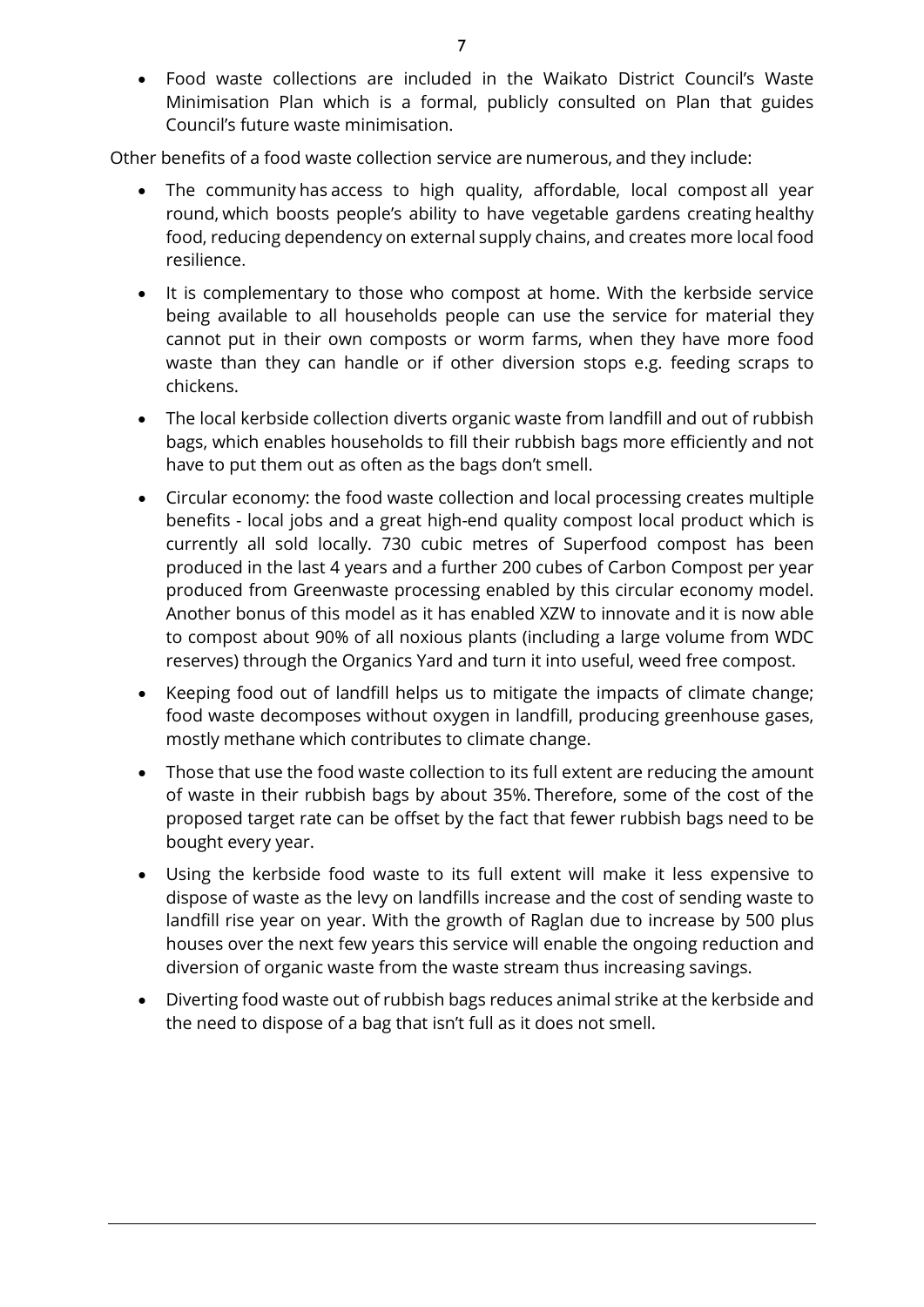Tactics

Communication tactics that will be used during consultation include:

Web:

- Social media posts both raising awareness about consultation period and plugging benefits of food waste collection
- Full and clear details on the Shape Waikato website about the consultation
- Pointer/link from the rubbish and recycling web page to Shape Waikato website for consultation.

Print:

- Flyers to be dropped at households (reach residents (renters) and ratepayers)
- Letters to be posted out to ratepayers (reach ratepayers)
- Newspaper adverts in the Raglan Chronicle.
- Posters at library and key points around town raising awareness about consultation.

Radio and media:

- Media release to Raglan Chronicle, Raglan 23 and Raglan Radio
- Lisa Thomson and Gabrielle Parson to use Raglan Radio slots to push the benefits of food waste collection and raise awareness about the consultation period
- XZW to use their slot on Raglan Radio to push benefits of food waste collection.

#### Consultation period

The consultation period will be from Wednesday, 2 March to Friday,1 April 2022.

#### Consultation Questions

The Raglan Food Waste collection consultation will ask the following questions:

- 1. Please indicate which best matches your residency in Raglan:
	- I am the owner and live at the property
	- I am a landlord of the property but don't live in Raglan
	- The property is my holiday home
	- I am a tenant
	- Business owner
	- Other (please specify)
- 2. Please indicate how often you currently use the kerb-side food collection service:
	- Weekly
	- Fortnightly
	- Monthly
	- Less often
	- I do not use the service (please complete Q2.a.)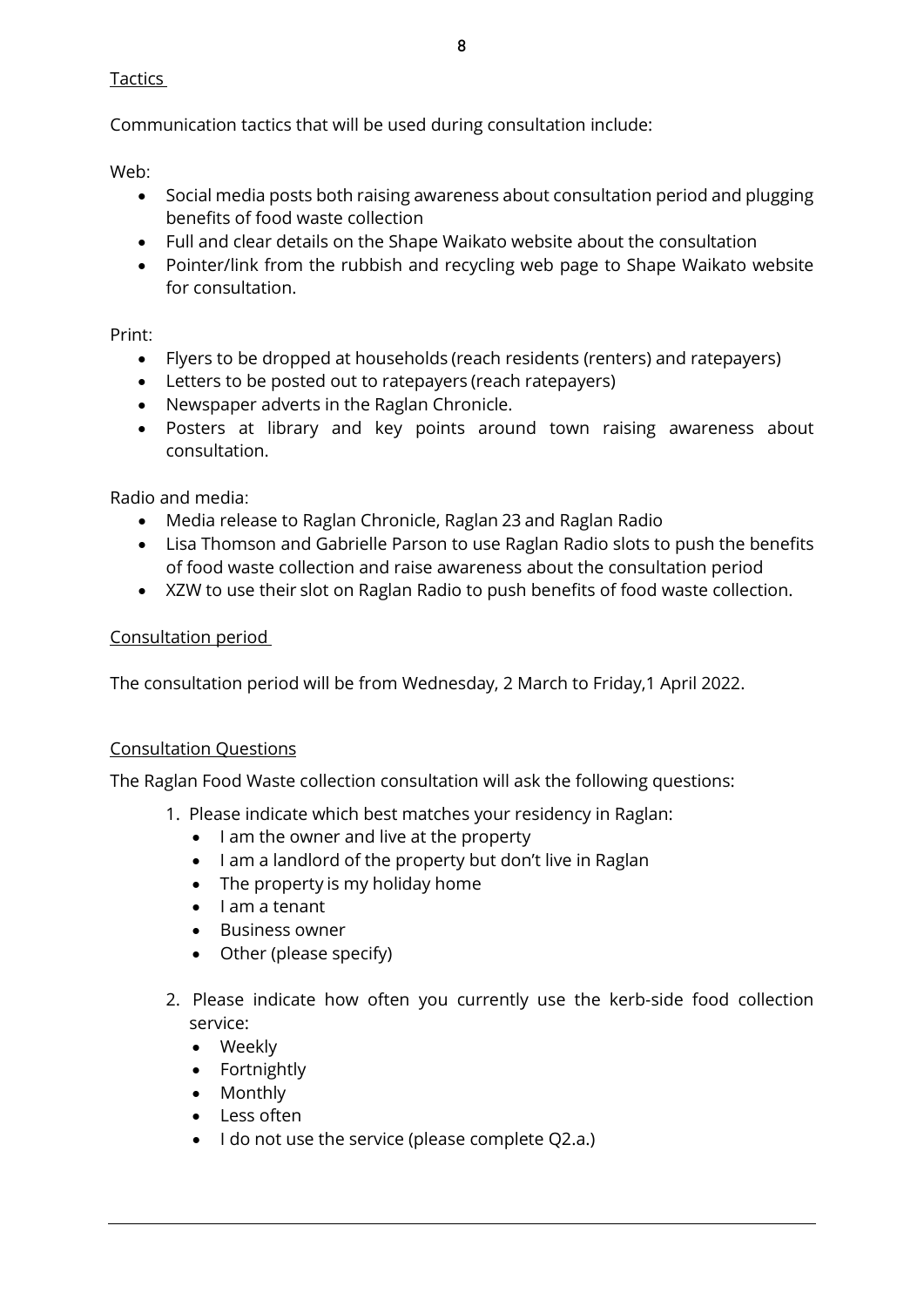2.a. If you do not use the service, please let us know how you dispose of your food waste.

3. Considering the benefits of the service to the environment, the local economy and the Raglan Community, do you support this weekly food waste service to continue at a yearly cost of \$72.90 as a targeted rate?

- Yes
- No.

#### **6.2.2 Engagement**

Impacted stakeholders in the Raglan will be communicated with via the following tactics:

| <b>Highest</b><br>level of<br>engagement                                                                                                                                                                                      | <b>Inform</b>                                                                                                                                      | Consult | Involve | <b>Collaborate</b> | <b>Empower</b> |
|-------------------------------------------------------------------------------------------------------------------------------------------------------------------------------------------------------------------------------|----------------------------------------------------------------------------------------------------------------------------------------------------|---------|---------|--------------------|----------------|
| Tick the<br>appropriate<br>box/boxes and<br>specify what it<br>involves by<br>providing a brief<br>explanation of the<br>tools which will be<br>used to engage<br>(refer to the project<br>engagement plan if<br>applicable). | Key stakeholders (as outlined below) will be consulted with on the<br>proposal to continue the Raglan Food Waste collection at a targeted<br>rate. |         |         |                    |                |

State below which external stakeholders have been or will be engaged with:

| Planned | In Progress | Complete |                                              |
|---------|-------------|----------|----------------------------------------------|
|         |             |          | Internal                                     |
|         |             |          | <b>Community Boards/Community Committees</b> |
|         |             |          | Waikato-Tainui/Local iwi and hapuu           |
|         |             |          | <b>Affected Communities</b>                  |
|         |             |          | <b>Affected Businesses</b>                   |
|         |             |          | Other (Please Specify)                       |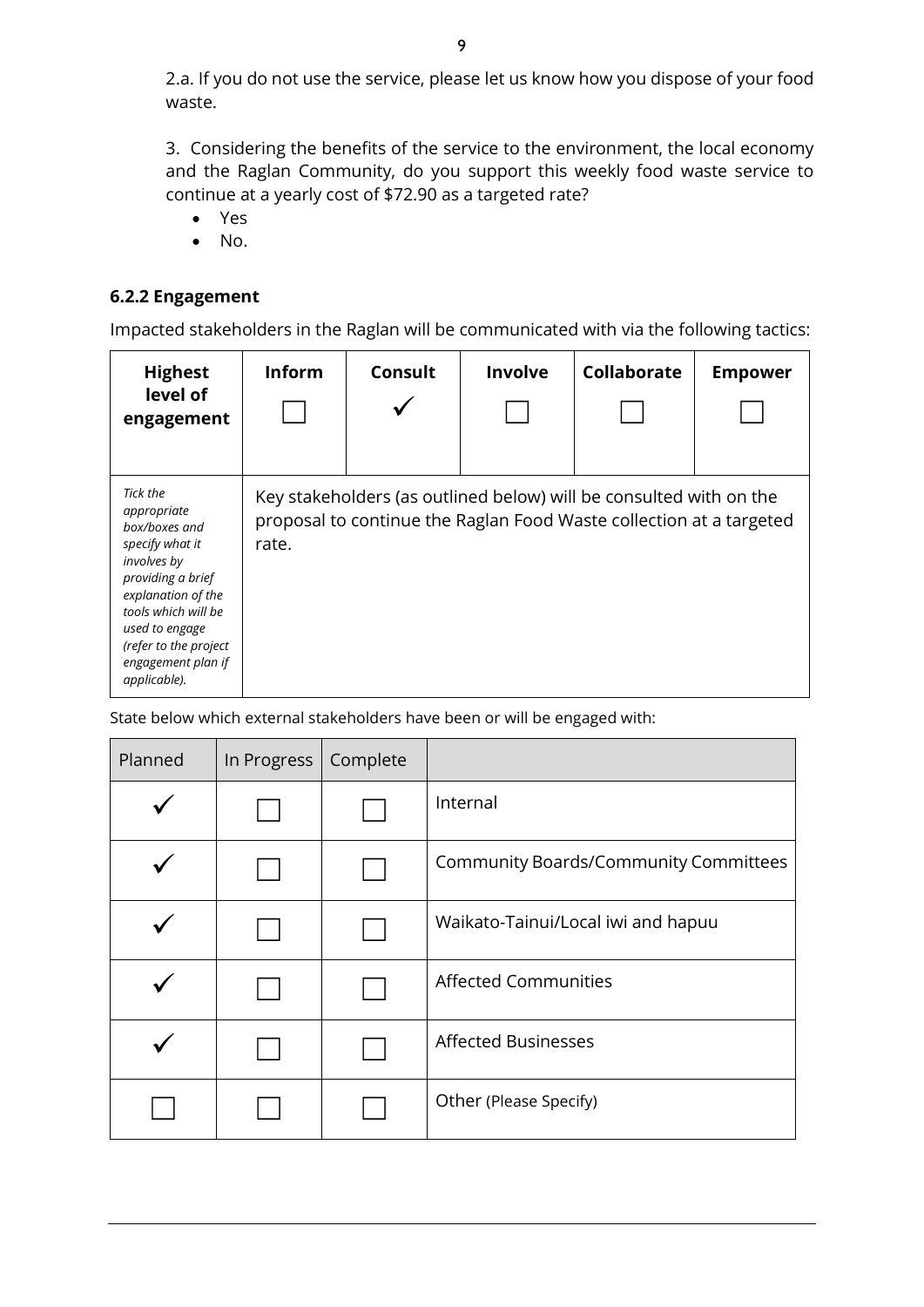### **7. Next steps Ahu whakamua**

If Council approve the proposed Raglan Food Waste collection for consultation, the consultation period will commence on Wednesday, 2 March and close on Friday, 1 April 2022.

Submissions will then be presented to Council in April 2022 for consideration.

### **8. Confirmation of statutory compliance Te Whakatuuturutanga aa-ture**

As required by the Local Government Act 2002, staff confirm the following:

| The report fits with Council's role and Committees'<br>Reference and Delegations.                                                                                                                                                     | Confirmed                   |
|---------------------------------------------------------------------------------------------------------------------------------------------------------------------------------------------------------------------------------------|-----------------------------|
| The report contains sufficient information about all<br>reasonably practicable options identified and assessed in<br>terms of their advantages and disadvantages (Section 5.1).                                                       | Confirmed                   |
| Staff assessment of the level of significance of the issues in<br>the report after consideration of the Council's Significance<br>and Engagement Policy (Section 6.1).                                                                | Moderate                    |
| The report contains adequate consideration of the views<br>and preferences of affected and interested persons taking<br>account of any proposed or previous community<br>engagement and assessed level of significance (Section 6.2). | Confirmed                   |
| The report considers impact on Maaori (Section 5.5)                                                                                                                                                                                   | Confirmed                   |
| The report and recommendations are consistent with<br>Council's plans and policies (Section 5.4).                                                                                                                                     | Confirmed<br>WMMP 2018-2024 |
| The report and recommendations comply with Council's<br>legal duties and responsibilities (Section 5.3).                                                                                                                              | Confirmed                   |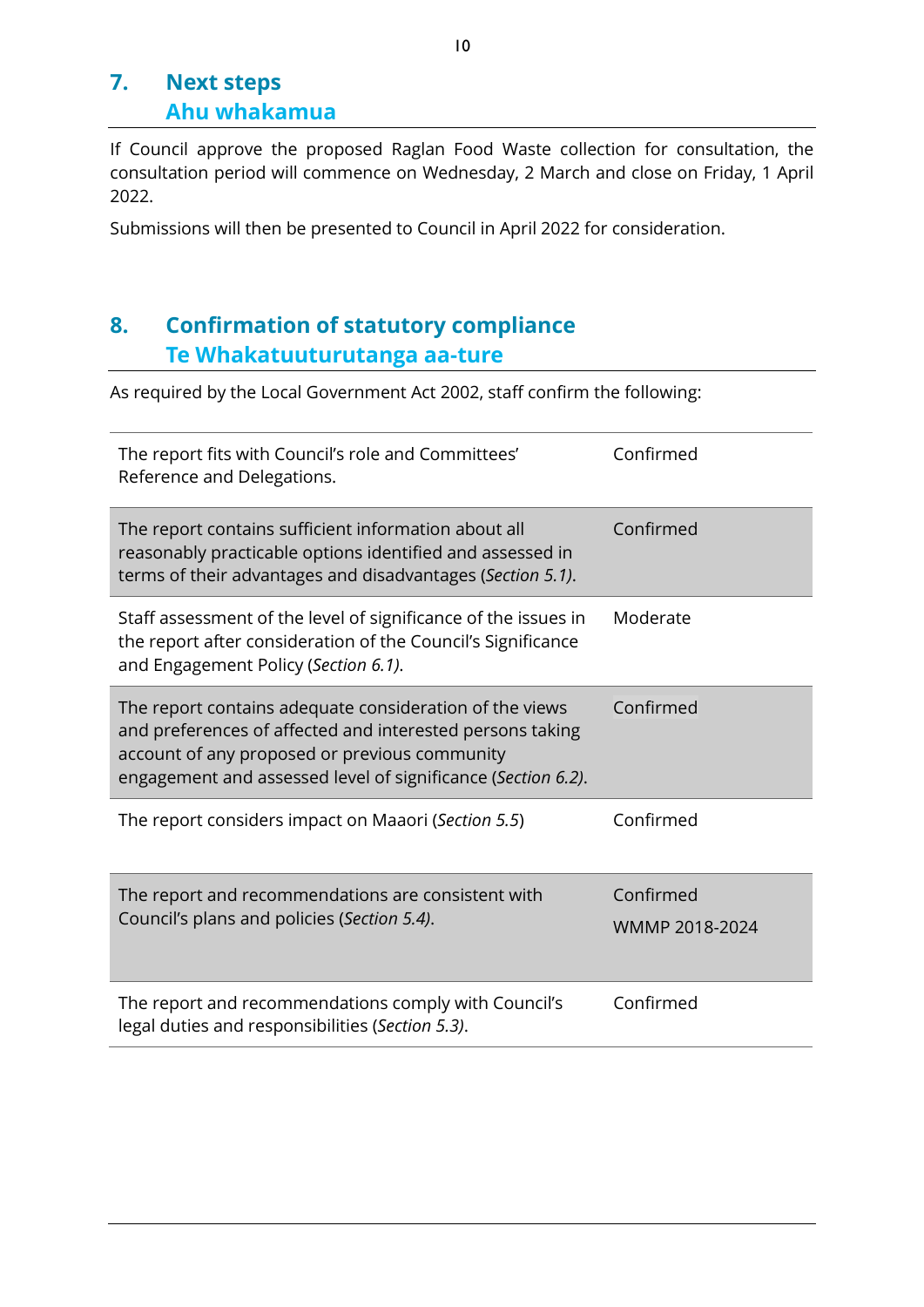## **9. Attachments Ngaa taapirihanga**

Attachment 1 – Raglan Food Waste Collection Consultation Document

Attachment 2 – Letter to stakeholders

| Date:          | 16 February 2022                                            |
|----------------|-------------------------------------------------------------|
| Report Author: | <b>Phillip Ellis</b><br>Solid Waste Team Leader             |
| Authorised by: | Roger MacCulloch<br><b>General Manager Service Delivery</b> |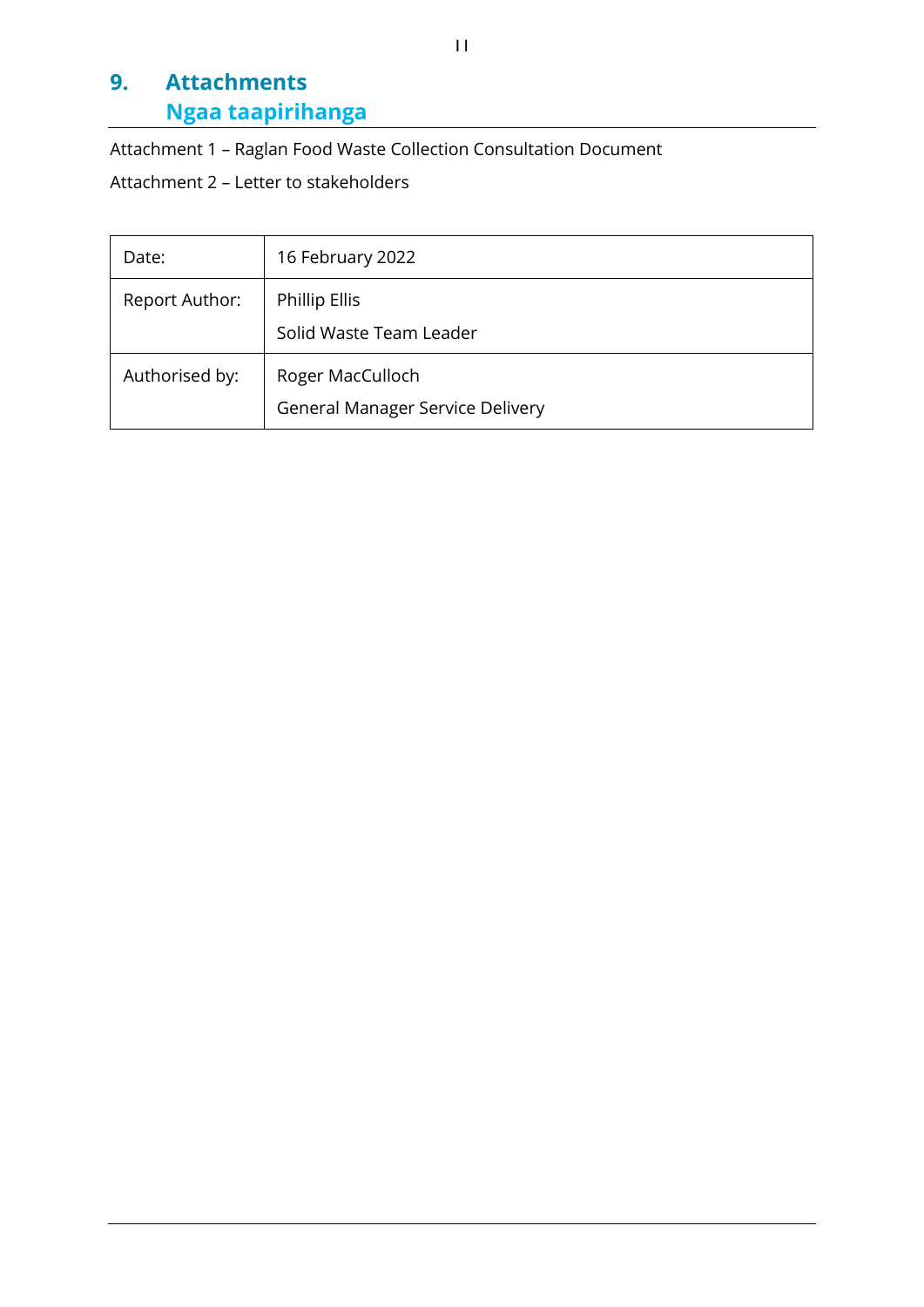*(This information is to go on to the Shape Waikato website, which is the online portal for people to submit feedback.)*

## Raglan Food Waste Collection 2022

### **Background**

Raglan community has been diverting food waste away from landfill for almost five years and Xtreme Zero Waste has been processing it into high quality compost.

Three years ago, the Council consulted with the Raglan community on whether it was willing to pay a targeted rate for the food waste collection service to continue following a funded trial period. 60% of respondents indicated they were not willing to pay a targeted rate and subsequently Council decided to withdraw its funding of the service.

Since that time the service has continued thanks to Xtreme Zero Waste's self-funding of the service and a year-long funding grant from WDC.

But, for the service to continue beyond July 2022, a targeted rate is required to cover operational costs.

The rate would be \$72.90 per household. This includes a weekly collection of food scraps from the kerb and includes the caddy liners for the indoor kitchen caddy.

#### **Why are we consulting again?**

As well as a need for a targeted rate to ensure the continuation of the food waste collection service, Council is going out to consult again for the following reasons:

- The Raglan Community Board requested we do so.
- A lot has changed in the waste industry since then, including a national standardisation of kerbside waste collection being worked on by the Govt which will include food waste.
- Costs of sending rubbish to landfill have risen considerably and will continue to do so, increasing benefits of landfill diversion.
- In Waikato District Council's Waste Management and Minimisation Plan (WMMP), food waste collections are identified to ensure waste diversion targets are reached. The WMMP is a formal document that was consulted on and supported by the community.

#### **Benefits of a food waste collection service**

- Following a rubbish bag audit in 2018, the results showed that Raglan had an average of 35% food waste in their blue prepaid rubbish bag that goes to landfill
- Raglan's food waste collection service enables households to divert more waste from their prepaid rubbish bags.
- With a six-fold increase on the waste levy over the next four years, waste disposal to landfill will cost significantly more.
- The kerbside food waste collection offers an alternative for the community both in terms of environment and economy.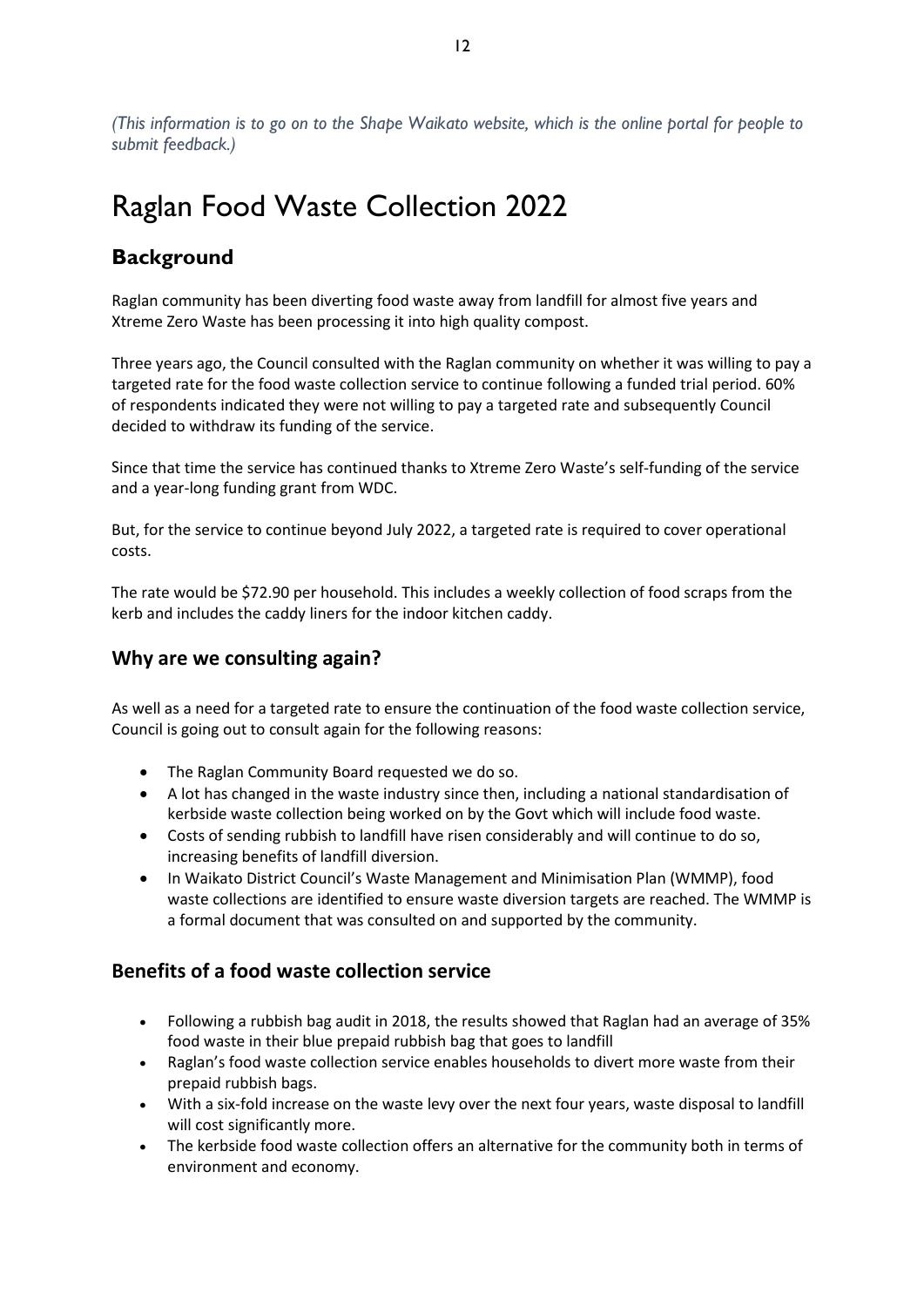- The Government's Emission Reduction Plan (ERP) has identified organics, including food waste, as a priority to divert from landfill.
- Food waste emits greenhouse gases; methane and carbon dioxide, in addition, as the resource value when converted to compost is lost when sent to landfill.
- Meeting national targets and international commitments are a priority to address climate impacts and the challenges of increasing waste to landfill.
- Removing food scraps from waste and diverting from landfill is valuable as it reduces public and environmental costs and keeps valuable resources in the community where it can be made into local products and create job opportunities.

#### **Have your say**

We would like to hear from you on whether you support the continuation of this service at a cost of \$72.90, collected as a targeted rate by Waikato District Council to fund the continuation of this important service.

#### **Consultation and submissions**

Anyone can make a submission for the Raglan Food Waste Collection 2022 consultation, and we encourage you to let us know your views. This feedback will be used during the decision-making process.

#### **Submissions**

| Online:       | www.shapewaikato.govt.nz/raglan-food-waste-2022                                |                                                     |  |
|---------------|--------------------------------------------------------------------------------|-----------------------------------------------------|--|
| Delivered to: | Raglan Office and Library<br>7 Bow Street, Raglan 3225                         | Raglan Information Centre<br>13 Wainui Road, Raglan |  |
| Posted to:    | <b>Waikato District Council</b><br>15 Galileo Street<br>Ngaruawahia 3742       | Huntly Office<br>142 Main Street, Huntly 3700       |  |
|               | Tuakau Office<br>2 Dominion Rd, Tuakau 2121                                    | Te Kauwhata Office<br>1 Main Road, Te Kauwhata 3710 |  |
| Emailed to:   | consult@waidc.govt.nz<br>Subject heading should read: "Raglan Food Waste 2022" |                                                     |  |

#### **Privacy Act Information**

The Local Government Act 2002 requires submissions to be made available to the public. Your contact details are collected:

- So that the Council can write and inform you of the decision(s) on your submission(s)
- To arrange a hearing date and time for you to speak (if you choose to).

Your name will be publicly available. If you would like your name to be kept confidential you need to inform us when you send in your submission.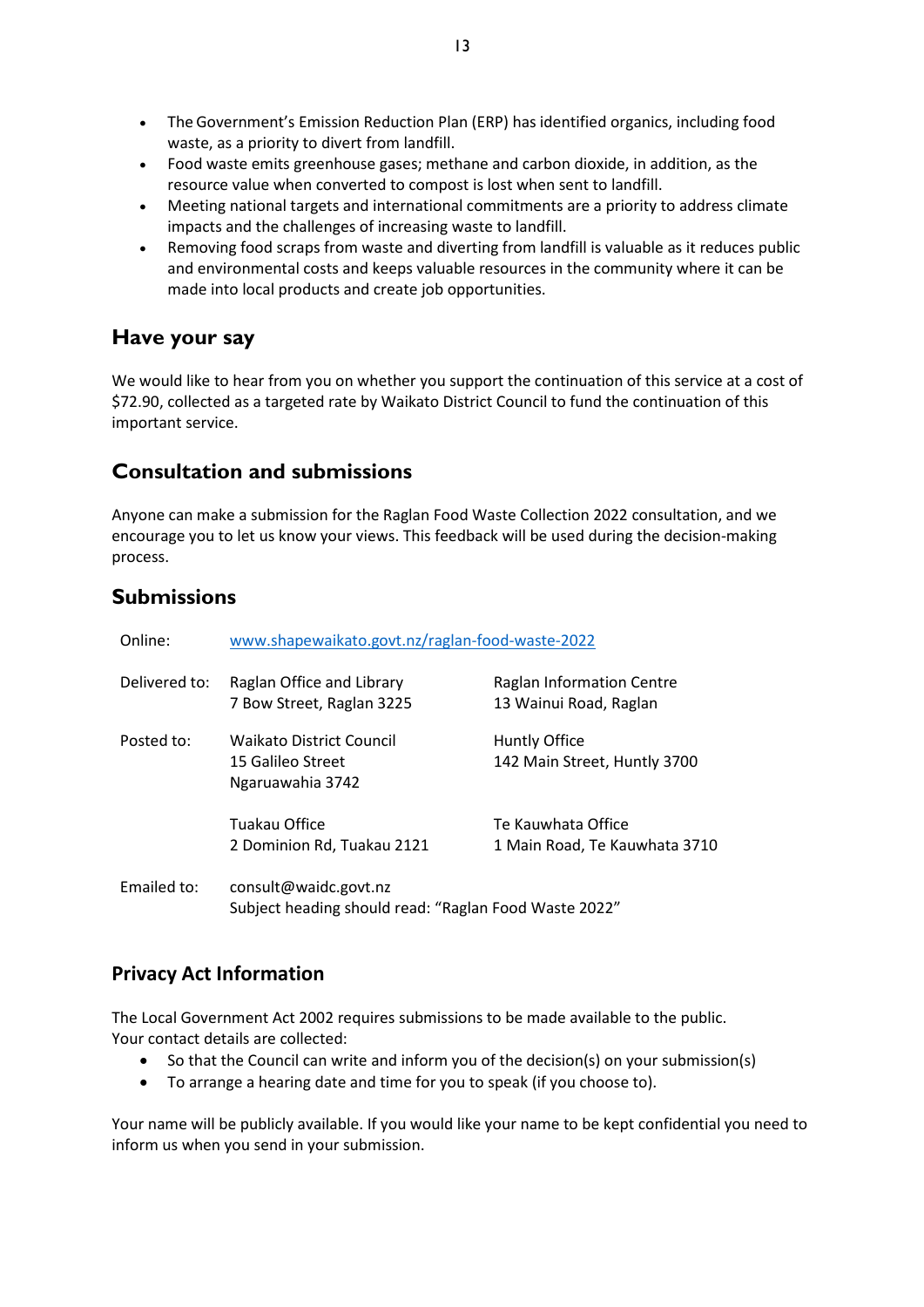You have the right to correct any errors in personal details contained in your submission. If you do not supply your name and address the Council will formally receive your submission but will not be able to inform you of the outcome.

#### **Important dates to remember**

Consultation opens – 2 March 2022 Consultation closes – 1 April 2022

#### **What happens next?**

The Council will acknowledge each submission received in writing, either by letter or email.

Following the closure of submissions on 1 April, all submissions will be reviewed will be formally considered at a meeting of the Strategy and Finance Committee in May 2022. This meeting will be open to both submitters and the public to attend.

If you have any further queries, please contact Phillip Ellis via email a[t consult@waidc.govt.nz.](mailto:consult@waidc.govt.nz)

#### **Other links**

Waikato District Council Rubbish and Recyclin[g https://www.waikatodistrict.govt.nz/services](https://www.waikatodistrict.govt.nz/services-facilities/rubbish-and-recycling)[facilities/rubbish-and-recycling](https://www.waikatodistrict.govt.nz/services-facilities/rubbish-and-recycling)

Waste Management and Minimisation Plan [https://www.waikatodistrict.govt.nz/services](https://www.waikatodistrict.govt.nz/services-facilities/rubbish-and-recycling/waste-management-and-minimisation-plan)[facilities/rubbish-and-recycling/waste-management-and-minimisation-plan](https://www.waikatodistrict.govt.nz/services-facilities/rubbish-and-recycling/waste-management-and-minimisation-plan)

Resources for Reducing Waste [https://www.waikatodistrict.govt.nz/services-facilities/rubbish-and](https://www.waikatodistrict.govt.nz/services-facilities/rubbish-and-recycling/waste-education)[recycling/waste-education](https://www.waikatodistrict.govt.nz/services-facilities/rubbish-and-recycling/waste-education)